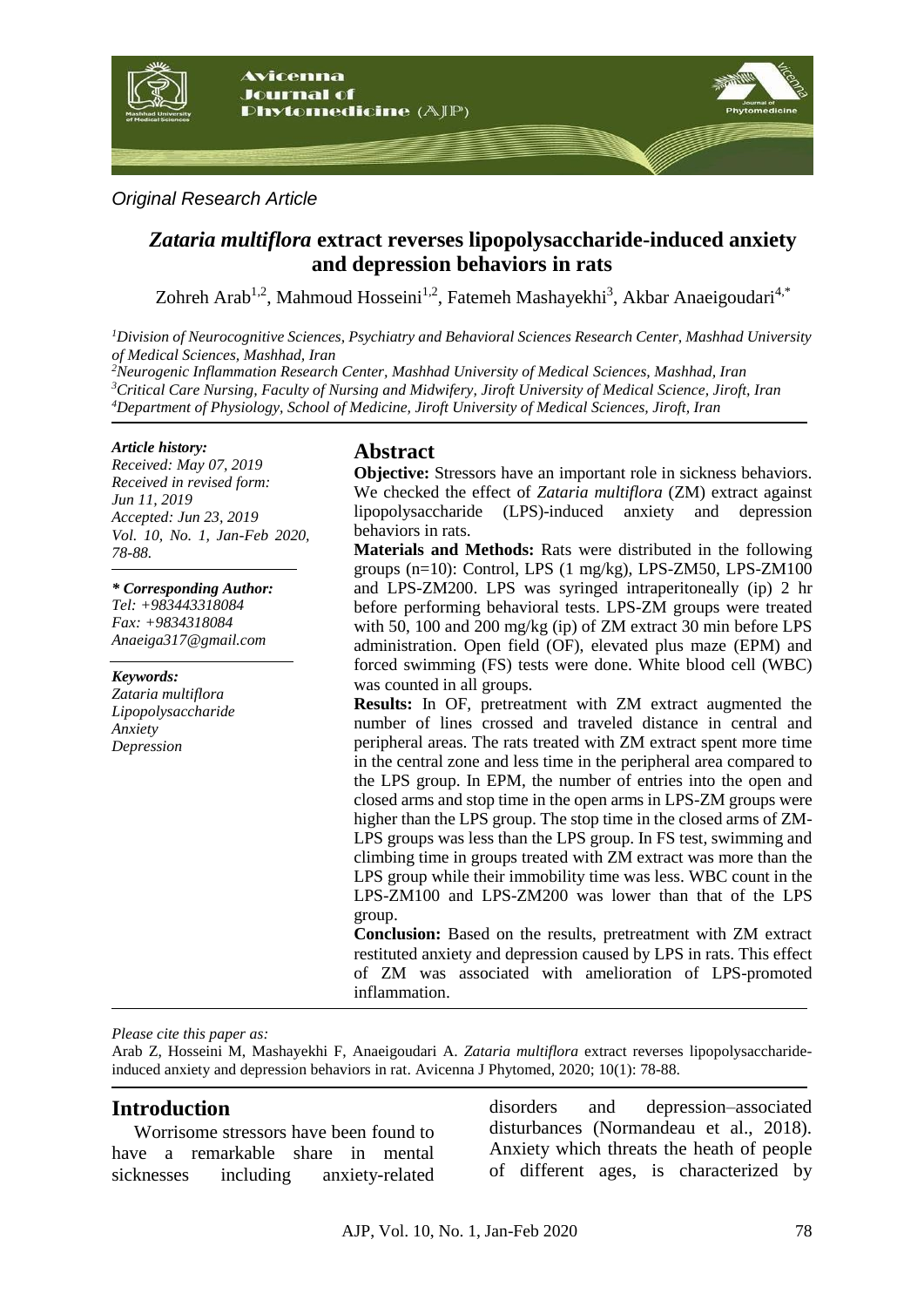impairment in mood, madness, panic, excessive activity of the autonomic nervous system frustration, and reduction in learning (O'Brien et al., 2016; Bedaso and Ayalew, 2019). Depression also as one of the most earnest disorders threating human health, is characterized by easy relapse, asthenia, and despair (Hankin, 2006). Inheritance, personality characteristics, environmental factors, decreased level of brain neurotransmitters and illnesses are considered factors causing depression (Gu et al., 2019). Antidepressant and anxiolytic agents have been proponed to play a basic role in alleviating the symptoms of depression and anxiety through modulating neurotransmitters (Yeung et al., 2018). It has been reported that treadmill exercise and fluoxetine as a serotonin reuptake inhibitor, can remedy mental disorders such anxiety and depression (Wang et al., 2019). The use of herbal remedies to attenuate the deleterious effects of depression and anxiety has been also documented (Yeung et al., 2018). Besides the factors described above, the contribution of brain inflammations to depression and anxiety pathogenesis is also prominent (Brymer et al., 2019). Previous studies emphasized that the heightened level of pro-inflammatory cytokines followed by stress can result in emergence of depression symptoms (Zheng et al., 2019; Slavich and Irwin, 2014). In human models of depression, sleep impairments associated with over activation of transcription factors affecting cytokines genes expression and levels of inflammatory agents such as IL-6, were seen (Miller et al., 2009). Furthermore, in animal models, the role of bacterial toxic particles including lipopolysaccharide (LPS) in induction of brain inflammations resulting in depression and anxiety was documented (Maes et al., 2012). For instance, the researchers reported that brain inflammation followed by intracerebroventricular administration of LPS was coupled with a considerable decline in automatic fluctuations in the Ymaze task and an outstanding enhancement in immobility in the suspension test in mice

(Ano et al., 2019). Additionally, peripheral injection of LPS was found to cause sickness behaviors such as immobility, decline in food intake, indifference, and sleep disorders in laboratory animals (Biesmans et al., 2013; Hart, 1988).

*Zataria multiflora* (ZM) is a herbal medicine (Hosseinzadeh et al., 2000) which is widely known as a painkiller, disinfectant, and antioxidant and an agent with anti- inflammatory properties (Fazeli et al., 2007; Nakhai et al., 2007). The extract of ZM was suggested to improve the bad effects of hyperglycemia on diabetic rats through balancing oxidative stress status, diminishing the levels of inflammatory mediators and lowering blood glucose (Mahmoodi et al., 2019). ZM extract was also shown to lessen inflammatory responses in respiratory system of sensitized guinea pigs (Boskabady and Mahtaj, 2015). Other pharmacological effects including promotion of β2 adrenergic receptors, and reduction of muscarinic and histamine receptors activity were also attributed to this plant (Kianmehr et al., 2017). In spite of these reports, the effects of ZM extract on anxiety and depression behaviors have been not studied. Therefore, we were convinced to check the effect of ZM extract on LPS- induced anxiety and depression in rats.

## **Materials and Methods Animals and groups**

Adult male Wistar rats (n=50) were tested. The animals were kept under standard conditions in terms of lights, humidity and food. The animals were randomly allocated to 5 groups: 1- Control group: the animals received 1 ml/kg of saline; 2- LPS group: the rats were administered with 1 mg/kg of LPS 2 hr before behavioral tests; 3- LPS-ZM50 group, 4- LPS-ZM100 group and 5- LPS-ZM200 group. In groups 3-5, the rats received respectively 50, 100 and 200 mg/kg of ZM extract 30 min before LPS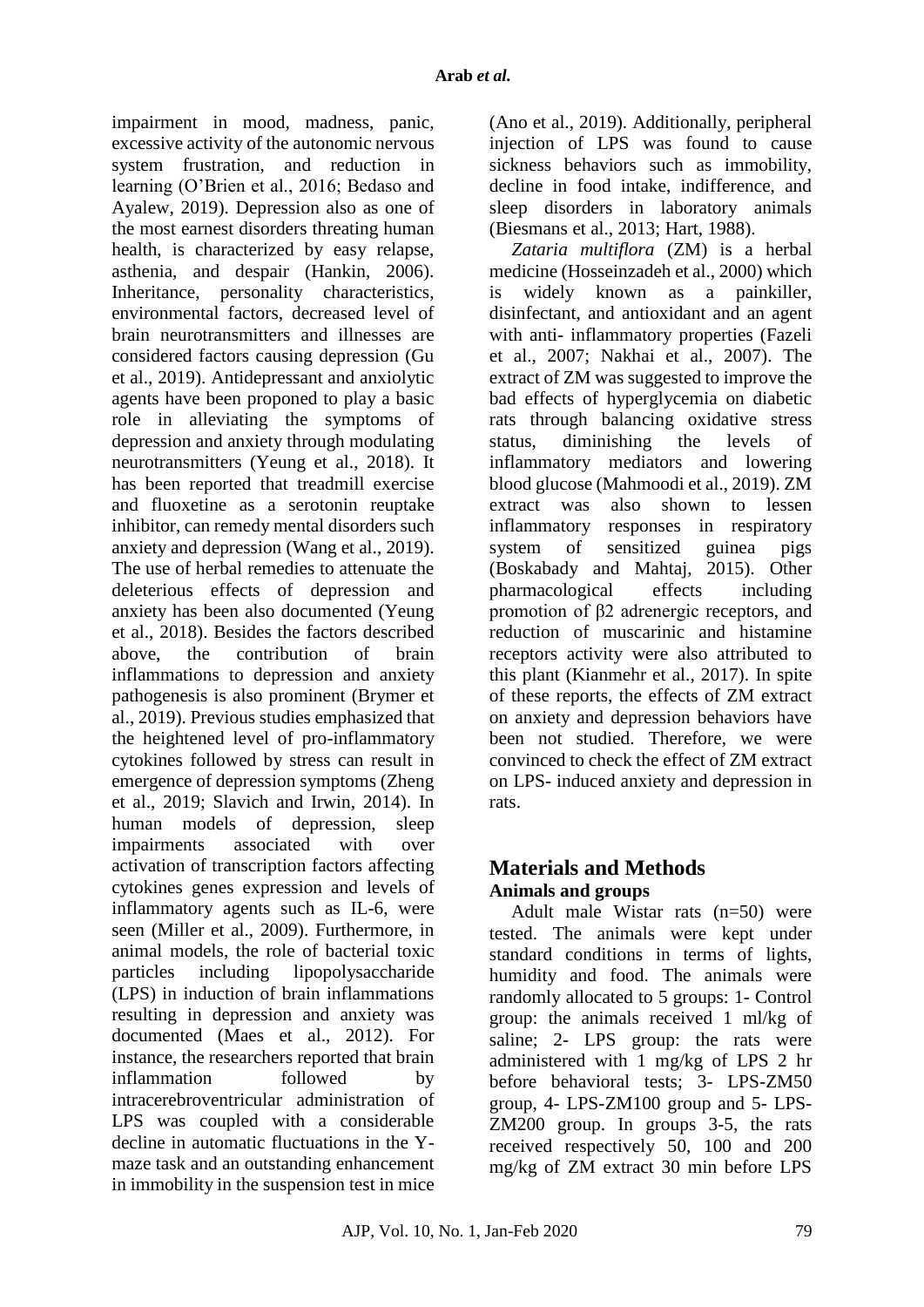administration. LPS and ZM extract were dissolved in saline and then intraperitoneally administered for 1 week. Experiments on rats were done according to instructions of Ethical Committee of Jiroft University of Medical Sciences (IR.JMU.REC.1398.005). LPS (*E. coli* 055:B5) was bought from Sigma Corporation.

## **Preparation of the extract**

ZM was drenched in ethanol (70%) for 72 hr. The solvent was dissociated after leaching the hydro-ethanolic extract of ZM by a special filter. Eventually, the water was evaporated.

## **Behavioral tests Open field**

Locomotor activity and anxiety were examined within five minutes using an open field (OF) arena (Wang et al., 2017) with dimensions  $100\times100$  cm. Each rat was released in the center of the field and the number of crossing, traveled distance and time spent in the central and peripheral zones, were monitored by a digital camera. Total distance and total crossing were considered indexes of locomotor activity. Meantime, during habituation phase, the rats were released into the apparatus and allowed to search it for 5 min.

## **Elevated plus maze**

We also tested anxiety-related behaviors using the elevated plus maze (EPM) apparatus (Almahozi et al., 2019). EPM was made of four arms (two open and two closed) 100 cm above of the floor. Homonymous arms were face to face. Before the test day, the rats were accustomed with the apparatus. For this purpose, the animals were left in the apparatus for 5 min. On the test day, each rat was released in the central zone exactly in front of closed arms. The animals were allowed to search the apparatus for 5 min. The number of entry into closed and open arms and stop time in arms were measured using a digital camera.

## **Forced swimming test**

Depression-associated behavior was evaluated by forced swimming (FS) test (Wang et al., 2017). For this purpose, the animals were put in a glass cylindrical reservoir loaded with water (24-25°C) for 5 min. The measured indicators included immobility, active and climbing time.

## **White blood cell count**

The rats were deeply anesthetized by urethane and the blood specimen was taken from retro-orbital sinus. Turk solution was used to prepare the blood sample for counting. The used solution included an equal amount of glacial acetic acid and gentian violet solution 1% as well as 100 ml of distilled water. The total white blood cell (WBC) was carefully measured using a hemocytometer (in a Burker chamber).

## **Statistical analysis**

Data are presented as mean ± SEM. Oneway ANOVA followed by Turkey's *post hoc* was done for analyzing data. A  $p<0.05$ indicated significant differences.

# **Results**

## **Open field test**

Based on the OF test results, the animals of LPS group had less central and peripheral crossing compared to the control group ( $p<0.001$ ). Injection of all three doses of ZM extract increased central and peripheral crossings in LPS-ZM groups compared to the LPS group  $(p<0.05$  and p<0.0, respectively) (Figures 1A and 2A). Also, a remarkable reduction in traveled distance in the central and peripheral area of OF apparatus was seen in rats of the LPS group compared to the control group (p<0.001). Pretreatment with ZM extract resulted in a significant increase in traveled distance in the central and peripheral area in LPS-ZM groups versus LPS group  $(p<0.05$ and p<0.001, respectively) (Figures 1B and 2B). The rats treated with LPS also showed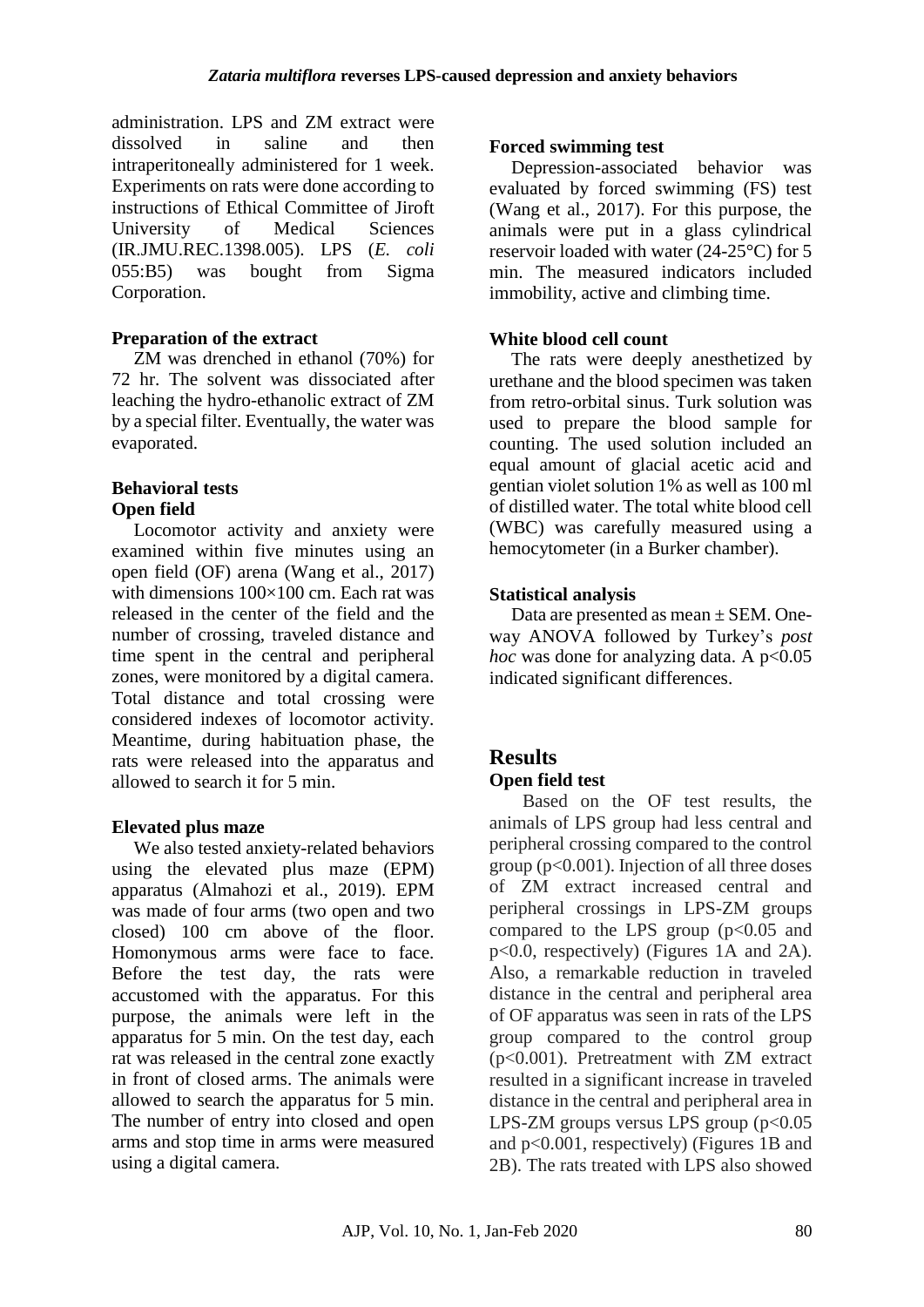a significant decrease in time spent in the central zone compared to those injected with vehicle ( $p<0.001$ ). As shown in Figure 1C, injection of ZM extract enhanced the central time in LPS-ZM groups compared to LPS group ( $p<0.05$  to  $p<0.01$ ).



Figure 1. (A) The number of lines crossed, (B) traveled distance and (C) time spent in the central zone in the open field test. Data are presented as mean±SEM (n=10 rats/group). \*\*\*p<0.001 indicates significant differences with the control group.  $+p<0.05$ ,  $+p<0.01$  and  $++p<0.001$  show significant difference with the LPS group.  $\text{#p}$ <0.05 and ##p<0.01 compared with the control group.

Figure 2C indicates that the rats of LPS group spent more time in the peripheral zone than the control group  $(p<0.01)$ . According to Figure 2C, administration of ZM extract noticeably diminished time

spent in the peripheral zone in the LPS-ZM100 and LPS-ZM200 groups compared to the LPS group  $(p<0.01$  and  $p<0.01$ , respectively). We also analyzed the data of total crossing and total distance in experimented groups. Findings revealed that the total crossing and total distance of LPS group were considerably lower than those of the control group (p<0.001 for all cases) whereas administration of ZM extract enhanced them in LPS-ZM100 and LPS-ZM200 groups compared to the LPS group ( $p<0.05$  to  $p<0.001$ ) (Figures 3A and 3B). Comparison of LPS-ZM groups with the control group showed that the animals of LPS-ZM groups crossed lower number of lines in the central and peripheral areas than the control group  $(p<0.05$  to  $p<0.001$ ) (Figures 1A and 2A). Traveled distance in the peripheral zone (Figure 2B) in groups treated with ZM extract was less than that of the control group  $(p<0.001)$ . Total crossing and total distance in LPS-ZM groups were also less than than those of the control group ( $p<0.05$  to  $p<0.001$ ) (Figures 3A and 3B).

#### **Elevated plus maze**

In EPM, the number of entries into the open and closed arms were lower in the LPS group compared to the control group (p<0.001). Increased number of entries into open and closed arms was seen in LPS-ZM50, LPS-ZM100 and LPS-ZM200 groups compared to the LPS group  $(p<0.01)$ to p<0.001) (Figures 4A and 4B). The animals treated with LPS also spent less time in the open arm when compared with those injected with saline  $(p<0.001)$ . We found that time spent in the open arms in LPS-ZM50, LPS-ZM100 and LPS-ZM200 group was higher compared to the LPS group ( $p<0.01$  to  $p<0.001$ ) (Figure 4C). It was also deduced from Figure 4D that LPS injection meaningfully incremented time spent in the closed arms by rats in the LPS group versus the control group  $(p<0.01)$ . As shown in Figure 4D, pretreatment with all three doses of ZM extract significantly lessened time spent in the closed arms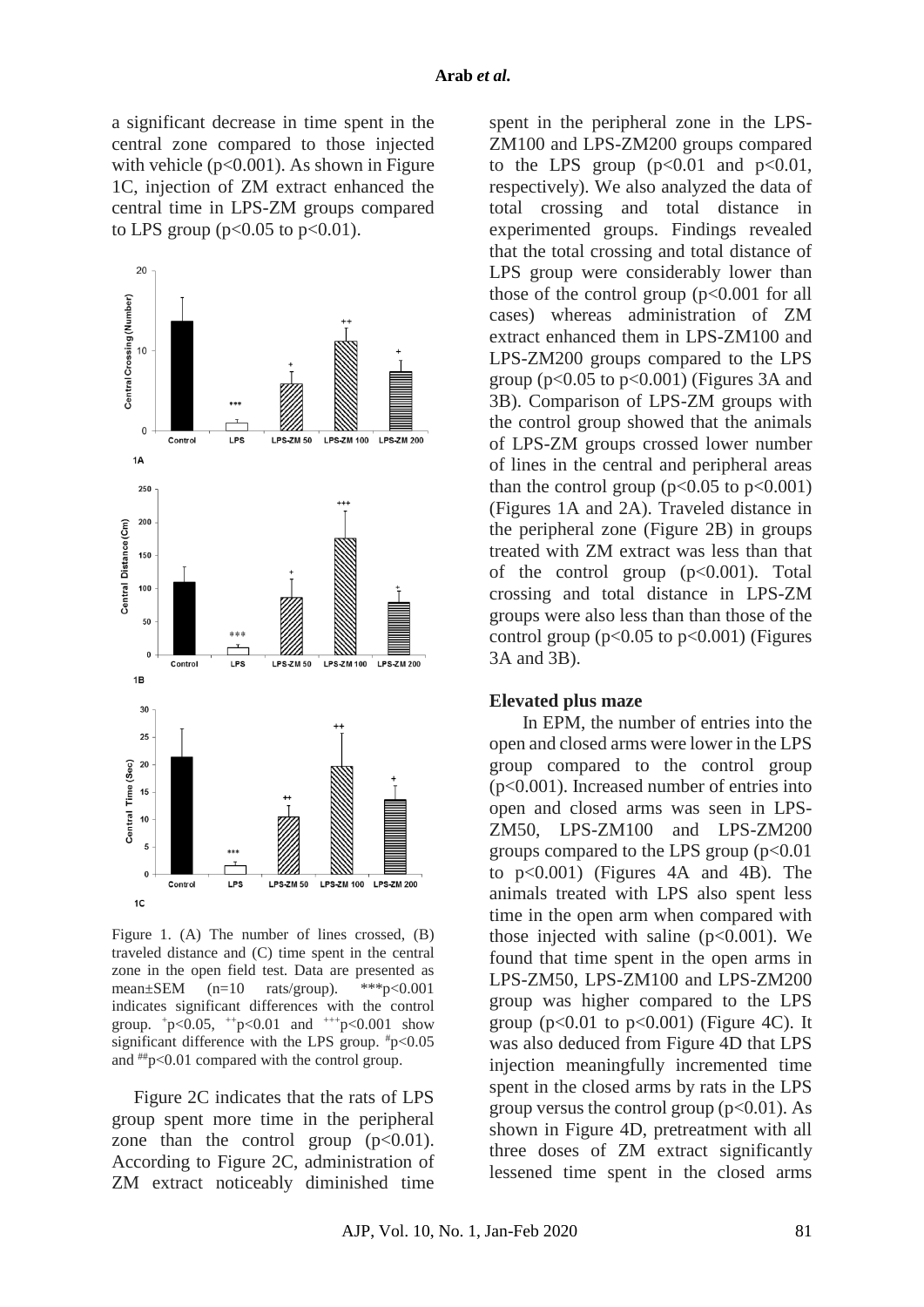$(p<0.01$  to  $p<0.001$ ). The rats in the LPS-ZM50 and LPS-ZM200 had lower number of entries and spent shorter time in the open arms compared to the control group  $(p<0.01$ to p<0.001) (Figures 4A and 4C). The number of entries to and time spent in closed arms in LPS-ZM50 group were less than those of the control group  $(p<0.05)$ (Figures 4B and 4D).

### **Forced swimming test**

In this test, we evaluated immobility, active and climbing time in all groups. We concluded from data of FS test that there was a significant augmentation in immobility time but a significant reduction in active time (swimming time) and climbing time in the LPS group compared to the control group  $(p<0.001)$ . There was a notable reduction in immobility time but a considerable enhancement in swimming and climbing time in rats treated with ZM extract ( $p<0.05$  to  $p<0.001$ ) (Figures 5A, 5B and 5C). We also found that immobility time in LPS-ZM groups was longer compared to the control group  $(p<0.001)$ (Figure 5A). The climbing time in the LPS-ZM50 group was significantly lower than the control group  $(p<0.001)$  (Figure 5C).

#### **White blood cell count**

To evaluate the inflammatory responses, we counted white blood cell (WBC) in all groups. Findings illustrated a marked increment in WBC count in the LPS group versus the control group  $(p<0.001)$ . The WBC count in the LPS-ZM100 and LPS-ZM200 was lower than the LPS group (p<0.001) (Figure 6). The WBC count in LPS-ZM50 was higher than the control group (p<0.001). According to Figure 6, no significant difference was not found in WBC count between LPS-ZM100 and LPS-ZM200 and control group.



Figure 2. (A) The number of lines crossed, (B) traveled distance and (C) time spent in the peripheral zone in the open field test. Data are presented as mean±SEM (n=10 rats/group). \*\*\*p<0.001 and \*\*p<0.01 indicate significant differences with the control group.  $+p<0.01$  and  $++p<0.001$  show significant differences with the LPS group.  $*_{p<0.05}$ and  $^{***}p<0.01$  and  $^{***}p<0.001$ compared with the control group.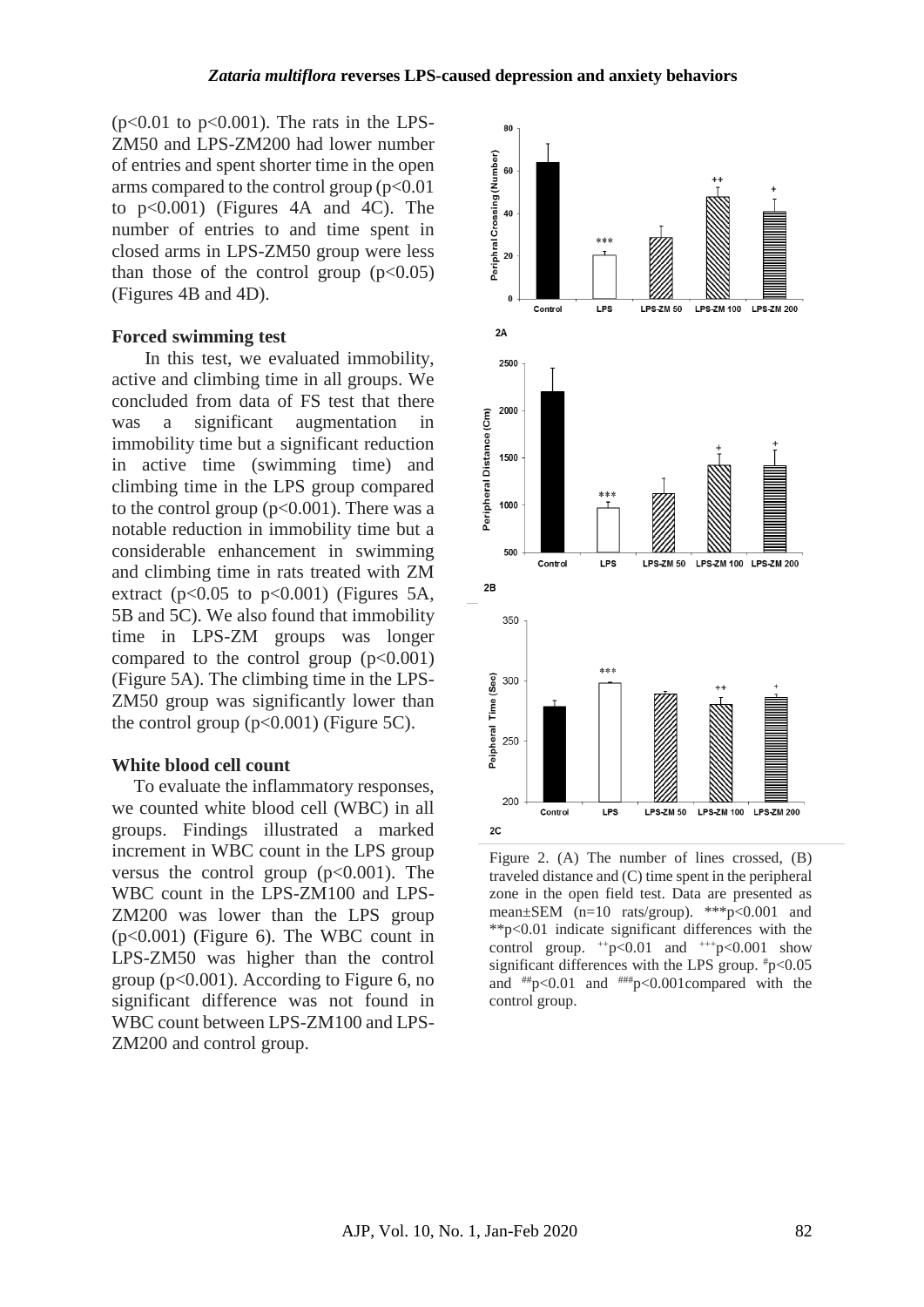

Figure 3. (A) The total number of lines crossed and (B) total traveled distance in the open field test. Data are presented as mean±SEM (n=10 rats/group). \*\*\*p<0.001 indicates significant differences with the control group.  $+p<0.05$ ,  $+p<0.01$  and  $++p<0.001$ show significant differences with the LPS group.  $^{*}p<0.05$  and  $^{***}p<0.01$  and  $^{***}p<0.001$  in comparison with the control group.





Figure 4. (A) The number of entries into open arms, (B) stop time in open arms, (C) the number of entries into closed arms and (D) stop time in closed arms in the elevated plus maze test. Data are presented as mean±SEM (n=10 rats/group). \*\*\*p<0.001 indicates significant differences with the control group.  $+p<0.05$ ,  $+p<0.01$  and  $+p<0.001$  show significant differences with the LPS group.  $\textsuperscript{#}p<0.05$ ,  $^{***}p<0.01$  and  $^{***}p<0.001$ compared with the control group.



Figure 6. White blood cell count in different groups. Data are presented as mean±SEM (n=10 rats/group). \*\*\*p<0.001 indicates significant differences with the control group.  $^{+++}p<0.001$  shows significant difference with the LPS group.  $^{***}p<0.001$  as compared with the control group.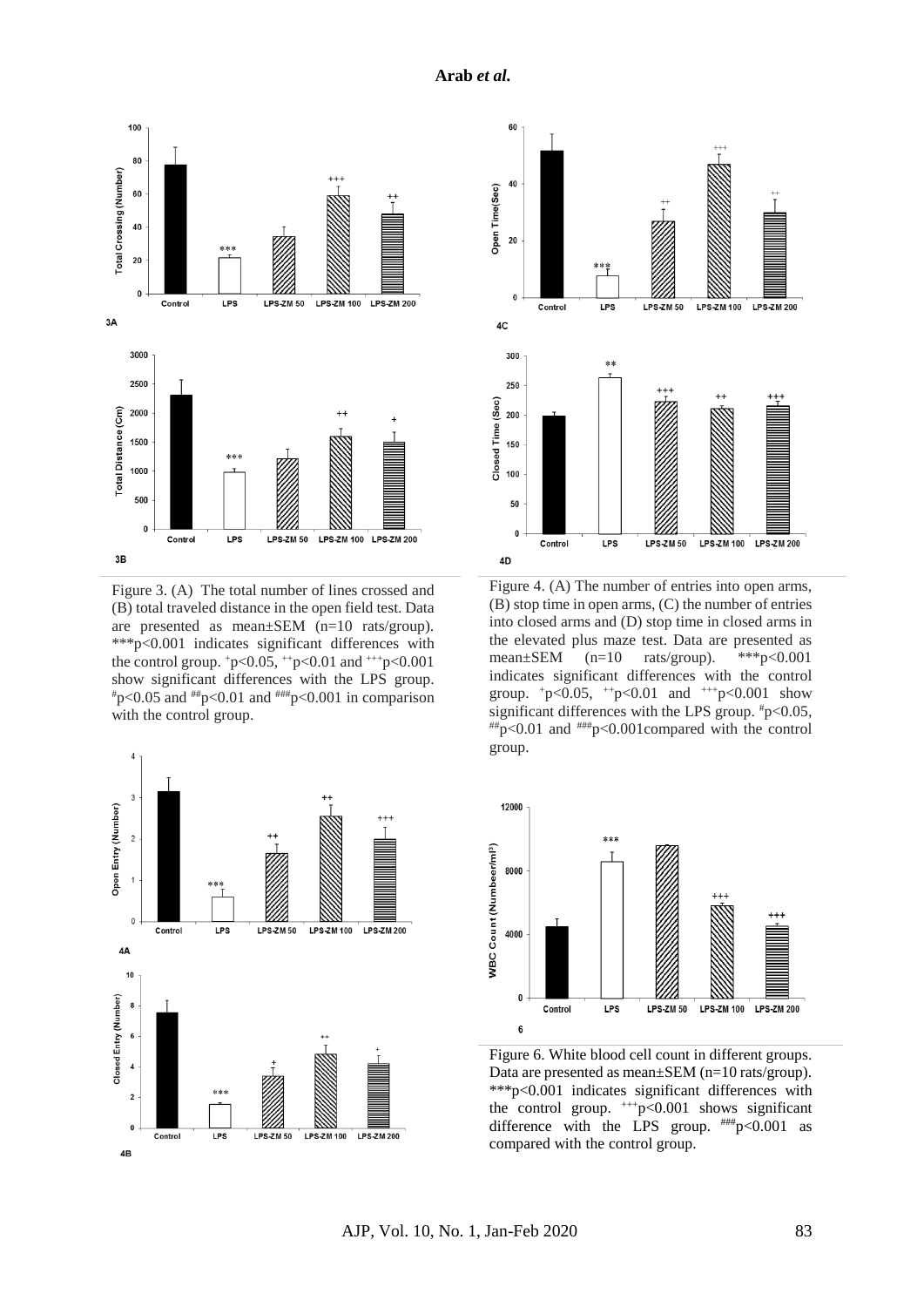### *Zataria multiflora* **reverses LPS-caused depression and anxiety behaviors**



Figure 5. (A) The immobility time, (B) active time (swimming time) and (C) climbing time in the force swimming test. Data are presented as mean±SEM (n=10 rats/group). \*\*\*p< $\leq 0.001$  indicates significant differences with the control group. +p<0.05,  $^{++}p<0.01$  and  $^{++}p<0.001$  show significant differences with the LPS group.  $\text{#p}$ <0.05,  $\text{#p}$ <0.01 and  $\text{***}$  p<0.001 as compared with the control group.

### **Discussion**

The findings of the present study indicated that depression and anxiety induced by LPS injection were associated with induction of inflammatory responses. Moreover, ZM extract alleviated LPS effects of on depression and anxiety through decreasing inflammatory responses. Depression is a chronic mental disturbance associated with inability,

perturbation in thoughts, reduction in interest and anxiety (Bennett and Thomas, 2014; Gu et al., 2019). The contribution of Gram-negative bacteria and obtained particles from them such as LPS, to the pathogenesis of depression- related behaviors in both human and animal models has been confirmed (Cordeiro et al., 2019). It was documented that brain inflammation caused by LPS disturbs mood, activity, cognition and sleep in rodents when it was peripherally injected (Mello et al., 2013; Dinel et al., 2014). Similar to previous studies (Almahozi et al., 2019), we utilized OF and EPM tests to evaluate anxiety–like behaviors and locomotor activity in rats in all groups. In both of the behavior tests, LPS administration disarranged the performance of rats. This finding illustrates that systemic administration of LPS produced the depression and anxiety–like behaviors in rats. In behavioral experiments done in animals, total distance traveled and total number of lines crossed in OF and the number of entries into open and closed arms in EPM, were used as indicators to estimate the locomotor activity (Normandeau et al., 2018). Based on our results, all these indicators were lower in rats of LPS groups compared to the control group. FS test is also applied as one of behavior techniques to peruse depression–related behaviors (Zhang et al., 2013; Zheng et al., 2019). In this test, decrement of immobility time is considered one of basic indicators of behavior disappointment (Cryan et al., 2002). Our data displayed that injection of LPS increased immobility time and induced disappointment in rats. Beside immobility time, climbing time and active time are also used to assess depressive behavior in FS test. According to the findings of the current research, LPS also decreased the climbing time and active time in rats.

Raised amount of inflammatory indicators such as IL-6, IL-1β (O'Connor et al., 2005) and TNF-α (Anisman and Merali, 2002) accompanied by depression-linked behaviors were seen in animal models. It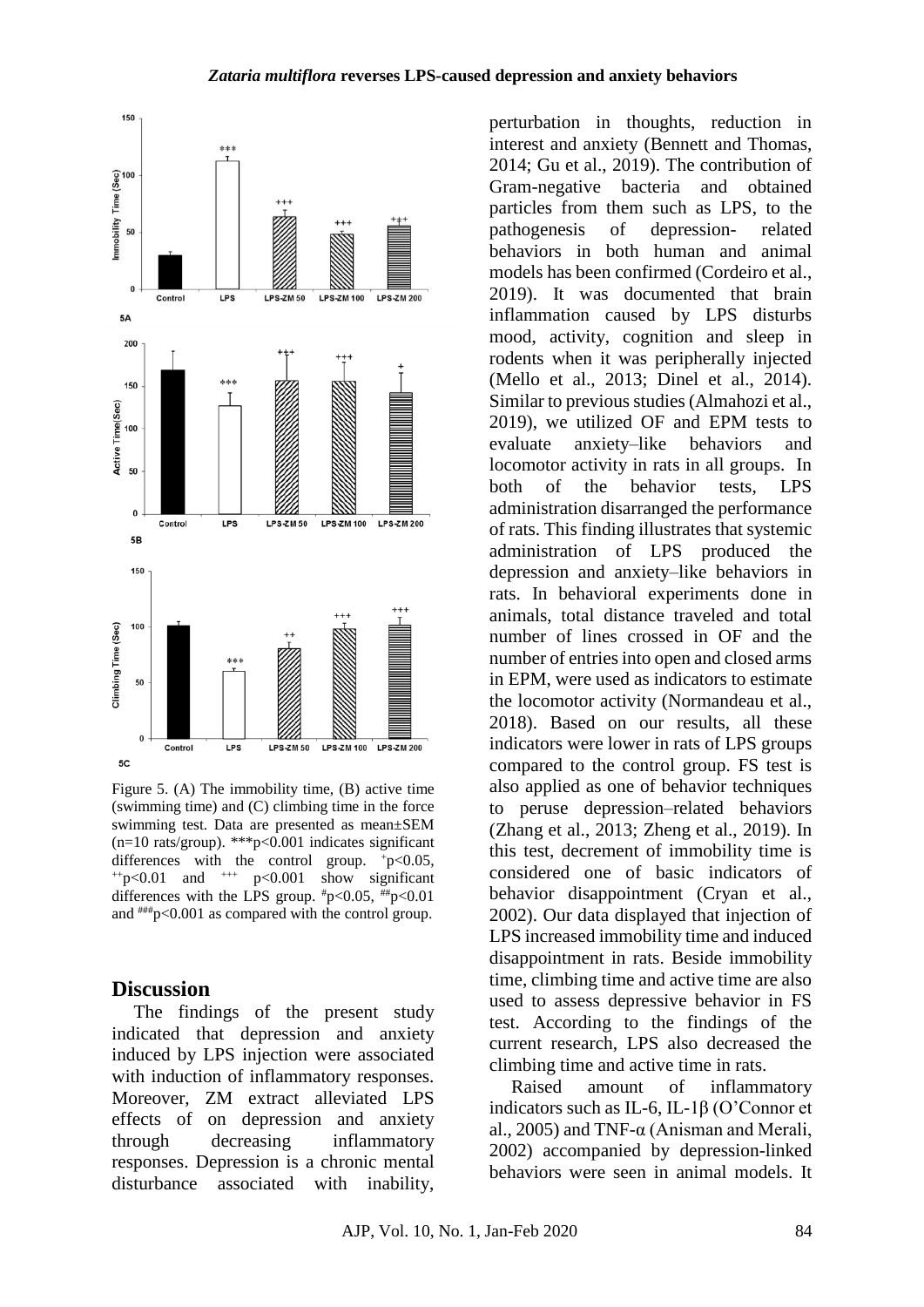was also indicated that inflammatory cytokines were increasingly expressed in some of brain areas of rats including hippocampus, hypothalamus and cortex when they are exposed to stressors (Zheng et al., 2019; Dantzer et al., 2008). Furthermore, blockage of the activity of transcription factors implicated in inflammatory pathways such as NFκB by anti-depression drugs was shown (Li et al., 2017). Increased level WBC is also figured out as an index of over-excitation of immune system (Kul'chyns'kyi et al., 2017). There are several reports representing the role of LPS in stimulating immune system cells joined with boosting the numbers of blood leukocytes (Bannerman et al., 2003). Along with this evidence, we also observed a meaningful increment in WBC count in LPS-exposed rats. This finding is a proof for corroborating this subject that the impact of LPS on depression-like behaviors was presumably mediated via excessive activity of immune system of rats.

In traditional medicine, ZM was used due to its advantageous effects against radioactive waves (Hosseinimehr et al., 2011), harmful chemicals (Hosseinimehr et al., 2010), angiogenesis (Norooznezhad et al., 2017) and oxidant agents (Sharififar et al., 2007). Ameliorative effects of intraperitoneal administration of ZM oil versus learning and memory dysfunction created by amyloid  $β$  (A $β$ ) in rats, were also reported (Khazdair et al., 2019). We also deduced that injection of ZM before LPS, suppressed depression–liked behaviors in rats treated with this bacterial particle. In OF test, we found a significant growth in numbers of lines crossed, and traveled distance and time spent in the central and peripheral regions in animals of LPS-ZM groups. In addition, ZM extract noticeably declined the time spent in the peripheral area. We also evaluated the total time and total distance parameters among examined groups. The data showed that administration of ZM extract resulted in a remarkable enhancement in these variables

in groups treated with ZM extract. In EPM test, pretreatment with ZM extract meaningfully augmented the tendency to enter the open and closed arms. In addition, we perceived more willingness to stay in the open arms and more avoidance to stop in closed arms in rats treated with ZM extract. It was also detected that treatments that reduce immobility time in FS test, can have antidepressant impacts (Wang et al., 2017). In line with this finding, we saw a notable decrease in immobility time and a considerable enhancement in swimming time and climbing time in the animals of LPS-ZM groups

Anti-inflammatory and antioxidant effects of ZM on different organs such as the lung (Boskabady and Gholami Mhtaj, 2014) and colon (Nakhai et al., 2007) were asserted. Thymol, one of the effective ingredients of ZM, is known to exert ameliorating effects against drugs used in chemotherapy. This effect is attributed to beneficial properties of this compound in modulating oxidative status and inflammatory responses (Arab et al., 2015). Researchers also reported that ZM extract is able to protect the testicular tissue against oxidative stress caused by cisplatin in mice (Karimi et al., 2018). Recent reports showed that ZM and its carvacrol could confront toxic effects of acetaminophen on rats hepatocytes (Mohebbati et al., 2018). It was also demonstrated that ZM extract restored the levels of total WBC, eosinophil, neutrophils, IL-8 and thiol groups in guinea pigs exposed to cigarette smoke as compared to the control group (Boskabady and Mahtaj, 2015). The results of the current work also indicated that administration of ZM extract diminished the WBC count in LPS-ZM groups compared to the LPS group. Therefore, we assume that the useful impacts of ZM on depression and anxiety behaviors were mediated through modulating inflammatory responses.

In summary, the results indicated that pretreatment with ZM extract inverted the noxious effects of LPS on depression and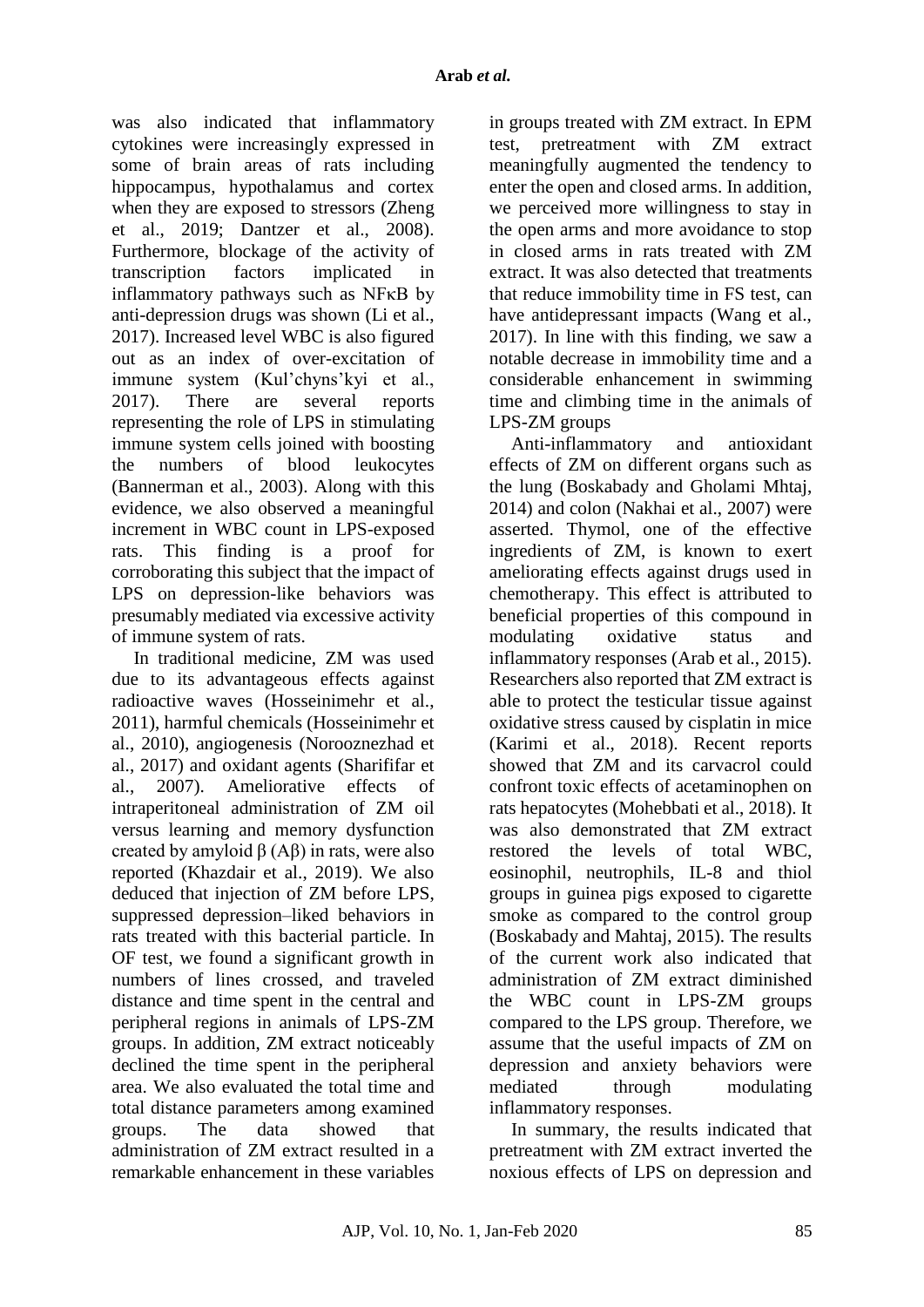anxiety-like behaviors in rats. These effects of ZM are likely to be due to reduction of inflammatory responses induced by LPS injection.

## **Acknowledgment**

This work was funded by the Vice Presidency of research of Jiroft University of Medical Sciences. The authors thank them.

## **Conflict of interest**

The authors declare no conflict of interest.

## **References**

- Almahozi A, Radhi M, Alzayer S, Kamal A. 2019. Effects of memantine in a mouse model of postoperative cognitive dysfunction. Behav Sci, pii: E24.
- Anisman H, Merali, Z. 2002. Cytokines, stress, and depressive illness. Brain Behav Immun, 16: 513-24.
- Ano Y, Ohya R, Kita M, Taniguchi Y, Kondo K. 2019. Theaflavins improve memory impairment and depression-like behavior by regulating microglial activation. Molecules, pii: E467.
- Arab HA, Fathi M, Mortezai E, Hosseinimehr SJ. 2015. Chemoprotective effect of thymol against genotoxicity induced by bleomycin in human lymphocytes. Pharm Biomed Res, 1: 26-31.
- kul'chyns'kyi AB, Kyjenko VM, Zukow W, Popovych IL. 2017. Causal neuro-immune relationships at patients with chronic pyelonephritis and cholecystitis. Correlations between parameters EEG, HRV and white blood cell count. Open Med, 12: 201-213.
- Bannerman DD, Paape MJ, Hare WR, Sohn EJ, 2003. Increased levels of LPS-binding protein in bovine blood and milk following bacterial lipopolysaccharide challenge. J Dairy Sci, 86: 3128-3137.
- Bedaso A, Ayalew M. 2019. Preoperative anxiety among adult patients undergoing elective surgery: a prospective survey at a general hospital in Ethiopia. Patient Saf Surg, 13: 18.
- Bennett S, Thomas AJ. 2014. Depression and dementia: cause, consequence or coincidence? Maturitas, 79: 184-190.
- Biesmans S, Meert TF, Bouwknecht JA, Acton PD, Davoodi N, De Haes P, Kuijlaars J, Langlois X, Matthews LJ, Verdonck L. 2013. Systemic immune activation leads to neuroinflammation and sickness behavior in mice. Mediators Inflamm, 2013: 1-14.
- Boskabady MH, Gholami Mhtaj L. 2014. Effect of the Zataria multiflora on systemic inflammation of experimental animals model of COPD. Biomed Res Int, 2014: 802189.
- Boskabady MH, Gholami Mahtaj L. 2015. Lung inflammation changes and oxidative stress induced by cigarette smoke exposure in guinea pigs affected by Zataria multiflora and its constituent, carvacrol. BMC Complement Altern Med, 15: 1-10.
- Brymer KJ, Romay Tallon R, Allen J, Caruncho HJ, Kalynchuk LE. 2019. Exploring the potential antidepressant mechanisms of TNFα antagonists. Front Neurosci, 13: 98.
- Cordeiro RC, Chaves Filho AJ, Soaresgomes N, Tomaz VS, Medeiros CD, Queiroz AI, Maes M, Macedo DS, Carvalho AF. 2019. Leptin prevents lipopolysaccharideinduced depressive-like behaviors in mice: involvement of dopamine receptors. Front Psychiatry, 10: 125.
- Cryan JF, Markou A, Lucki I. 2002. Assessing antidepressant activity in rodents: recent developments and future needs. Trends in pharmacological sciences, 23: 238-245.
- Dantzer R, O'connor JC, Freund GG, Johnson RW, Kelley KW. 2008. From inflammation to sickness and depression: when the immune system subjugates the brain. Trends Pharmacol Sci, 23: 238-45.
- Dinel AL, André C, Aubert A, Ferreira G, Layé S, Castanon N. 2014. Lipopolysaccharideinduced brain activation of the indoleamine 2, 3-dioxygenase and depressive-like behavior are impaired in a mouse model of metabolic syndrome. Psychoneuroendocrinology, 40: 48-59.
- Fazeli MR, Amin G, Attari MMA, Ashtiani H, Jamalifar H, Samadi N. 2007. Antimicrobial activities of Iranian sumac and avishan-e shirazi (Zataria multiflora) against some food-borne bacteria. Food Control, 18: 646-649.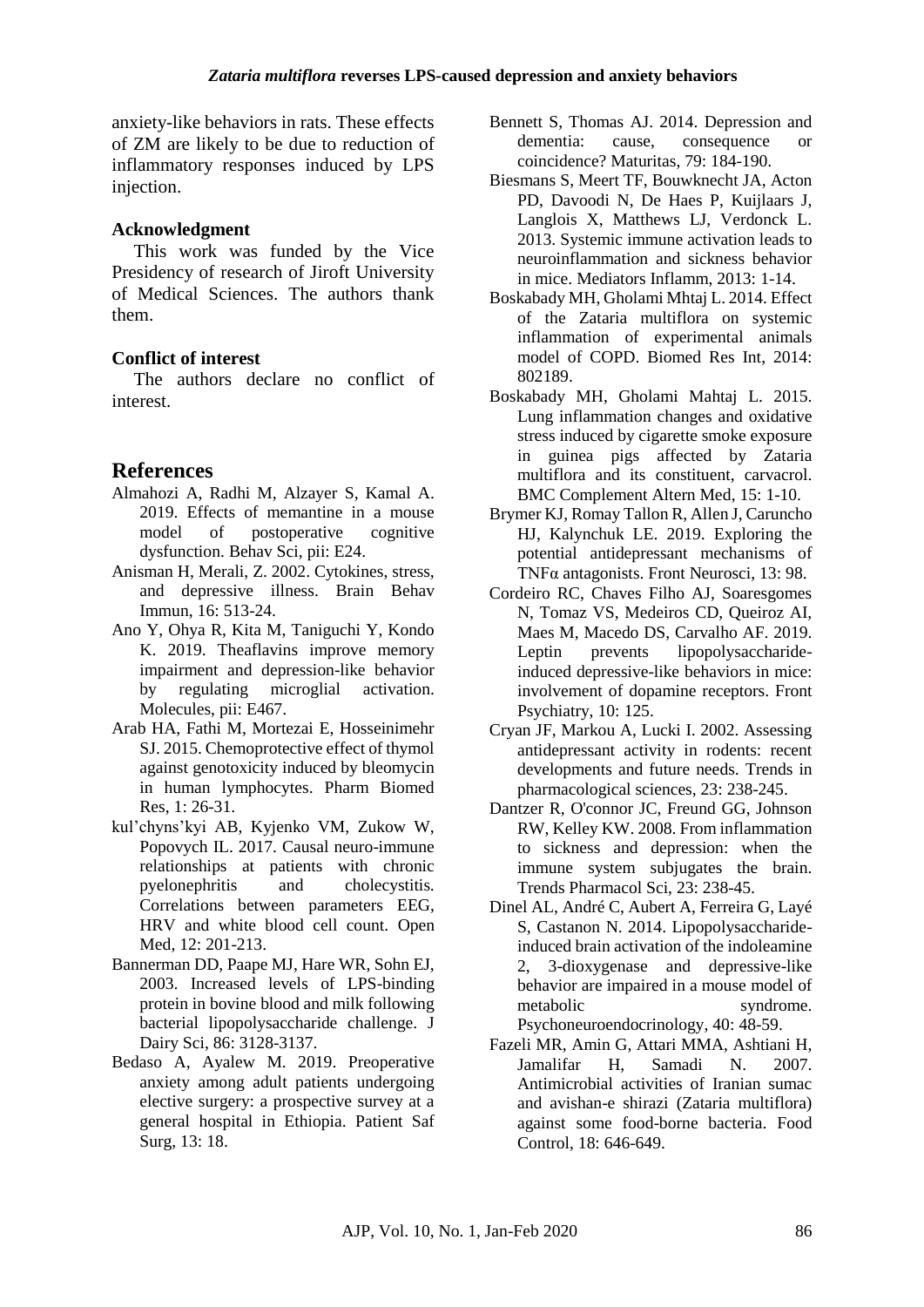- Gu Z, Chu L, Han Y. 2019. Therapeutic effect of resveratrol on mice with depression. Exp Ther Med, 17: 3061-3064.
- Hankin BL. 2006. Adolescent depression: description, causes, and interventions. Epilepsy Behav, 8: 102-114.
- Hart BL. 1988. Biological basis of the behavior of sick animals. Neurosci Biobehav Rev, 12: 123-137.
- Hosseinimehr SJ, Ahmadashrafi S, Naghshvar F, Ahmadi A, Ehasnalavi S, Tanha M. 2010. Chemoprotective effects of Zataria multiflora against genotoxicity induced by cyclophosphamide in mice bone marrow cells. Integr Cancer Ther*,* 9: 219-223.
- Hosseinimehr SJ, Mahmoudzadeh A, Ahmadi A, Ashrafi SA, Shafaghati N, Hedayati N. 2011. The radioprotective effect of Zataria multiflora against genotoxicity induced by γ irradiation in human blood lymphocytes. Cancer Biother Radiopharm, 26: 325-329.
- Hosseinzadeh H, Ramezani M, Salmani GA. 2000. Antinociceptive, anti-inflammatory and acute toxicity effects of Zataria multiflora Boiss extracts in mice and rats. J Ethnopharmacol, 73: 379-385.
- Karimi S, Hosseinimehr SJ, Mohammadi HR, Khalatbary AR, Amiri FT. 2018. Zataria multiflora ameliorates cisplatin-induced testicular damage via suppression of oxidative stress and apoptosis in a mice model. Iran J Basic Med Sci, 21: 607-614.
- Khazdair MR, Anaeigoudari A, Hashemzehi M, Mohebbati R. 2019. Neuroprotective potency of some spice herbs, a literature review. J Tradit Complement Med, 9: 98- 105.
- Kianmehr M, Haghmorad D, Nosratabadi R, Rezaei A, Alavinezhad A, Boskabady MH. 2017. The effect of Zataria multiflora on Th1/Th2 and Th17/T regulatory in a mouse model of allergic asthma. Front Pharmacol,  $8:458$
- Li H, Lin S, Qin T, Li H, Ma Z, Ma S. 2017. Senegenin exerts anti-depression effect in mice induced by chronic un-predictable mild stress via inhibition of NF-κB regulating NLRP3 signal pathway. Int Immunopharmacol, 53: 24-32.
- Maes M, Kubera M, Leunis JC, Berk M. 2012. Increased IgA and IgM responses against gut commensals in chronic depression: further evidence for increased bacterial translocation or leaky gut. J Affect Disord, 141: 55-62.
- Mahmoodi M, Koohpeyma F, Saki F, Maleksabet A. 2019. The protective effect of Zataria multiflora Boiss. hydroalcoholic extract on TNF-α production, oxidative stress, and insulin level in streptozotocininduced diabetic rats. Avicenna J Phytomed, 9: 72-83.
- Mello BS1, Monte AS, McIntyre RS, Soczynska JK, Custódio CS, Cordeiro RC, Chaves JH, Vasconcelos SM, Nobre HV JR, Florenço de Sousa FC, Hyphantis TN, Carvalho AF, Macêdo DS. 2013. Effects of doxycycline on depressive-like behavior in mice after lipopolysaccharide (LPS) administration. J Psychiatr Res, 47: 1521-9.
- Miller AH, Maletic V, Raison CL. 2009. Inflammation and its discontents: the role of cytokines in the pathophysiology of major depression. Biol Psychiatry, 65: 732- 741.
- Mohebbati R, Paseban M, Beheshti F, Soukhtanloo M, Shafei MN, Rakhshandeh H, Rad AK. 2018. The preventive effects of standardized extract of Zataria multiflora and carvacrol on acetaminophen-induced hepatotoxicity in rat: Zataria multiflora and carvacrol and hepatotoxicity. J Pharmacopuncture, 21: 249-257.
- Nakhai LA, Mohammadirad A, Yasa N, Minaie B, Nikfar S, Ghazanfari G, Zamani MJ, Dehghan G, Jamshidi H, Boushehri VS. 2007. Benefits of Zataria multiflora Boiss in experimental model of mouse inflammatory bowel disease. Evid Based Complement Alternat Med, 4: 43-50.
- Normandeau CP, Ventura Silva AP, Hawken ER, Angelis S, Sjaarda C, Liu X, Pêgo JM, Dumont ÉC. 2018. A key role for neurotensin in chronic-stress-induced anxiety-like behavior in rats. Neuropsychopharmacology, 43: 285-293.
- Norooznezhad AH, Keshavarz M, Norooznezhad F, Mansouri K. 2017. Inhibition of angiogenesis: A novel effect of Zataria multiflora. Int J Hematol Oncol Stem Cell Res, 11: 96-101.
- O'brien D, Harvey K, Howse J, Reardon T, Creswell C. 2016. Barriers to managing child and adolescent mental health problems: a systematic review of primary care practitioners' perceptions. Br J Gen Pract, 66: 693-707.
- O'connor JC, Satpathy A, Hartman ME, Horvath EM, Kelley KW, Dantzer R, Johnson RW, Freund GG. 2005. IL-1β-